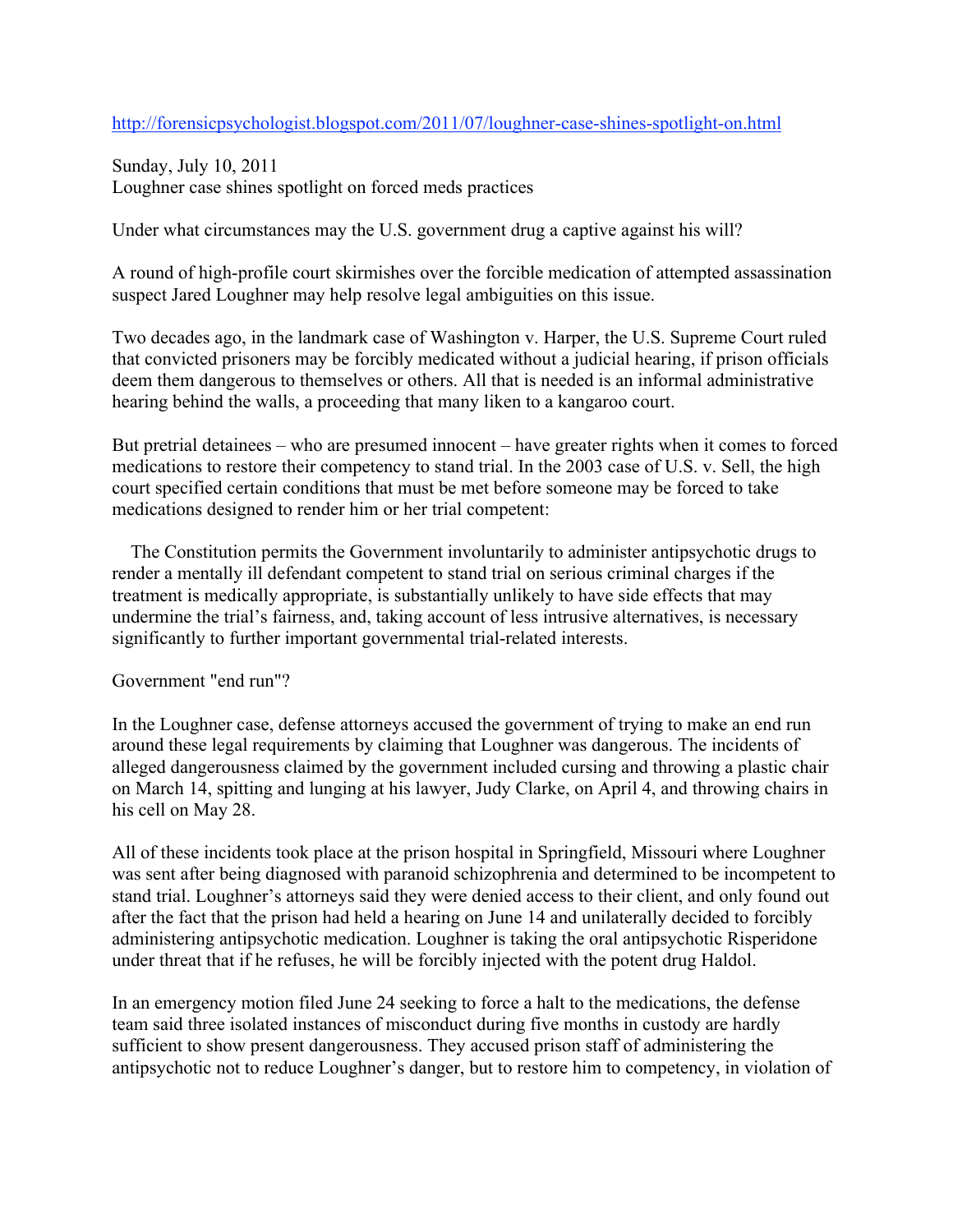Sell. They asked that the prison be ordered to use other means of reducing Loughner's danger if necessary, such as restraints, isolation, or minor tranquilizing drugs.

 Courts must remain mindful that the dangerousness rationale and its purported justifications don't become muddled with the attempt to administer psychotropic medications for purposes of treatment and restoration of competency…. To permit the prison to make these treatment decisions without Sell's guidance and protections not only jeopardizes a significant liberty interest, it jeopardizes a fair trial.

They cited the landmark case of Riggins v. Nevada. In that case, the U.S. Supreme Court held that a Nevada man was deprived of a fair trial by being forcibly medicated to keep him competent during trial. The medications interfered with the content of his testimony and his ability to follow proceedings and communicate with counsel; they also impacted his outward appearance such that he no longer appeared insane, despite the fact that he was claiming insanity at the time of his crime.

"I didn't go to medical school"

A federal judge summarily denied the defense motion, saying he did not want to second-guess the prison clinicians.

"I defer to medical doctors," U.S. District Judge Larry A. Burns said at an emergency hearing requested by the defense. "I have no reason to disagree with doctors. I didn't go to medical school."

But because the issue of whether forced drugging is permissible is a legal issue, not a clinical one, this seems like improper deference.

Luckily, the 9th Circuit Court of Appeals had more sense, issuing an emergency order July 2 to halt the medications until the issue could be fully litigated.

The appellate court pointed to its 2005 ruling in of United States v. Rivera-Guerrero, holding that forced administration of medications to pretrial detainees is of "clear constitutional importance." In that case, the 9th Circuit ruled that in federal cases that such orders are too important even to be issued by lower magistrate judges, as opposed to district court judges.

Should pretrial detainees get greater deference?

At a hearing before a three-judge panel on Thursday, the appellate justices focused on the distinction raised by Loughner's defense team between forcibly medicating a convicted prisoner and medicating a pretrial detainee.

"Why should someone presumptively innocent not be treated with greater personal deference" than a convicted prisoner, asked Judge Alex Kozinski, chief judge of the 9th Circuit, according to the Wall Street Journal.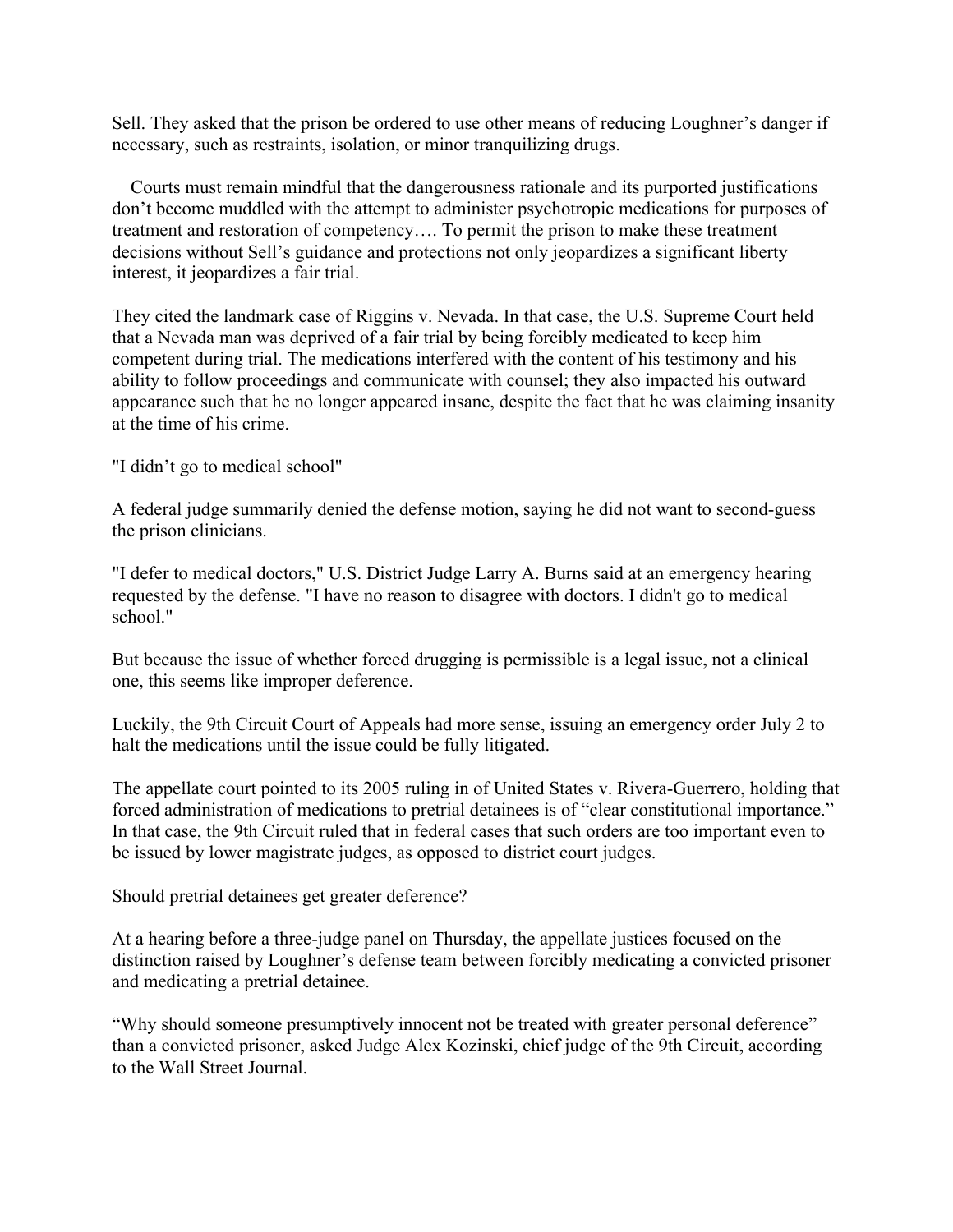"Is the goal of rendering the defendant competent different from medicating him for dangerousness?" asked Judge Kim McLane Wardlaw, touching on another area of murkiness. "Are these different goals? How do you separate them out?"

Loughner's attorneys argue that not only will their client's fair-trial rights be affected, but he could also suffer irreparable harm from the strong drugs because they alter the chemical balance in the brain and can have serious, even fatal, side effects.

With the immediate urgency out of the way, the appellate panel did not give a date for their ruling on the medication issue.

Where is this heading?

This skirmish holds the promise of clearing up confusion over when the government may forcibly drug a captive without a formal court hearing. But, no matter which way this skirmish ends, Loughner will likely never be released from custody. His case may take one of several directions.

One likely next step is that he will be granted a Sell hearing, as his attorneys seek. If so, it seems likely that forced medications will be authorized. After all, if ever there was a compelling government interest in seeing that a defendant goes to trial, it is here. The 22-year-old Arizona man faces 49 felony charges in a Jan. 8 shooting rampage that killed six people and wounded 13, including U.S. Representative Gabrielle Giffords.

If he is given antipsychotic medications, Loughner will most likely be rendered competent to stand trial, probably within a year. The standard for competency to stand trial requires only that a defendant have a factual and rational understanding of the proceedings and an ability to rationally assist his attorney in his own defense.

Once Loughner is found mentally competent, his attorneys will likely raise the defense of insanity. In order to be found insane, his mental disorder must have prevented him from knowing that his actions were wrong at the time he committed them. If he is found insane, he will be committed to a locked psychiatric hospital.

In contrast, if he is found guilty he faces the death penalty. However, there is a good chance that attorneys will negotiate a plea deal that spares his life. This is what happened in the case of Ted Kaczynski, the Unabomber. Such a resolution has the advantage of avoiding the internationally embarrassing spectacle of the U.S. government trying and executing someone who was floridly psychotic at the time of his crimes.

There is also the remote possibility that Loughner will not be restored to competency and so will never face trial. This could happen either if his attorneys succeed in fighting forced medications (a highly unlikely event), or in the event that medications do not work to restore his sanity. In either of these circumstances, prosecutors could seek to have him civilly committed to a psychiatric hospital.